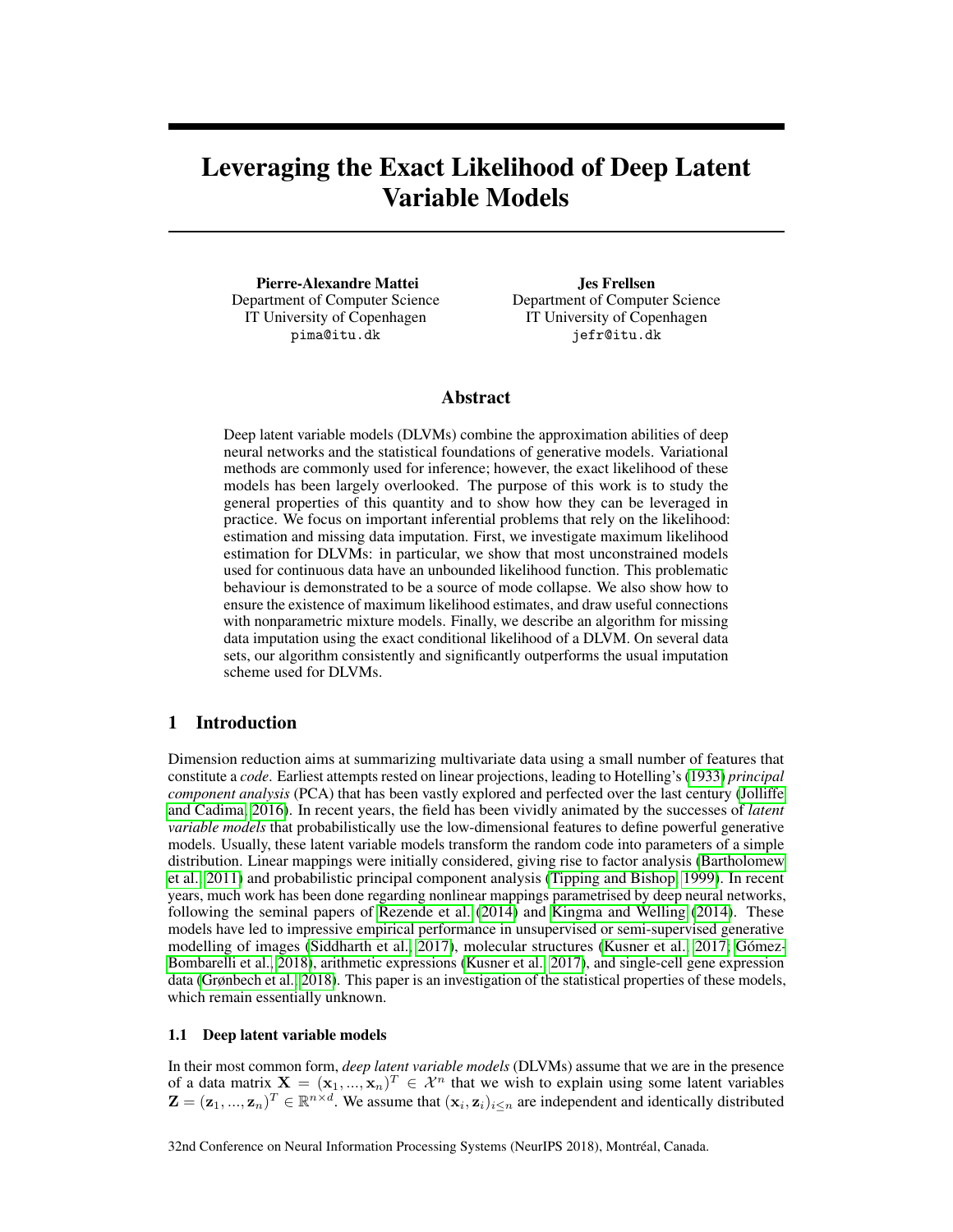(i.i.d.) random variables driven by the following generative model:

$$
\begin{cases} \mathbf{z} \sim p(\mathbf{z}) \\ p_{\theta}(\mathbf{x}|\mathbf{z}) = \Phi(\mathbf{x}|f_{\theta}(\mathbf{z})). \end{cases}
$$
 (1)

The unobserved random vector  $\mathbf{z} \in \mathbb{R}^d$  is called the *latent variable* and usually follows marginally a simple distribution  $p(z)$  called the *prior distribution*. The dimension d of the latent space is called the *intrinsic dimension*—and is usually smaller than the dimensionality of the data. The collection  $(\Phi(\cdot|\eta))_{\eta\in H}$  is a parametric family of densities with respect to a dominating measure (usually the Lebesgue or the counting measure) called the *observation model*. The function  $f_{\theta}: \mathbb{R}^d \to H$  is called a *decoder* or a *generative network*, and is parametrised by a (deep) neural network whose weights are stored in  $\theta \in \Theta$ . The latent structure of these DLVMs leads to the following marginal distribution of the data:

$$
p_{\theta}(\mathbf{x}) = \int_{\mathbb{R}^d} p_{\theta}(\mathbf{x}|\mathbf{z}) p(\mathbf{z}) d\mathbf{z} = \int_{\mathbb{R}^d} \Phi(\mathbf{x}|f_{\theta}(\mathbf{z})) p(\mathbf{z}) d\mathbf{z}.
$$
 (2)

This parametrisation allows to leverage recent advances in deep architectures, such as deep residual networks (Kingma et al., 2016), recurrent networks (Bowman et al., 2016; Gómez-Bombarelli et al., 2018), or batch normalisation (Sønderby et al., 2016).

Several observation models have been considered: in case of discrete multivariate data, products of Bernoulli (or multinomial) distributions; multivariate Gaussian distributions for continuous data; products of Poisson distributions for multivariate count data (Grønbech et al., 2018). Several specific proposals for image data have been made, like the discretised logistic mixture of Salimans et al., 2017). Dirac observation models correspond to *deterministic decoders*, that are used e.g. within generative adversarial networks (Goodfellow et al., 2014), or non-volume preserving transformations (Dinh et al., 2017). Introduced by both Kingma and Welling (2014) and Rezende et al. (2014), the Gaussian and Bernoulli families are the most widely studied, and will be the focus of this article.

#### 1.2 Scalable learning through amortised variational inference

The log-likelihood function of a DLVM is, for all  $\theta \in \Theta$ ,

$$
\ell(\boldsymbol{\theta}) = \log p_{\boldsymbol{\theta}}(\mathbf{X}) = \sum_{i=1}^{n} \log p_{\boldsymbol{\theta}}(\mathbf{x}_i),
$$
\n(3)

which is an extremely challenging quantity to compute that involves potentially high-dimensional integrals. Estimating  $\theta$  by maximum likelihood appears therefore out of reach. Consequently, following Rezende et al. (2014) and Kingma and Welling (2014), inference in DLVMs is usually performed using *amortised variational inference*. Variational inference approximatively maximises the log-likelihood by maximising a lower bound known as the *evidence lower bound* (ELBO, see e.g. Blei et al., 2017):

$$
\text{ELBO}(\boldsymbol{\theta}, q) = \mathbb{E}_{\mathbf{Z} \sim q} \left[ \log \frac{p(\mathbf{X}, \mathbf{Z})}{q(\mathbf{Z})} \right] = \ell(\boldsymbol{\theta}) - \text{KL}(q || p(\cdot | \mathbf{X})) \le \ell(\boldsymbol{\theta}), \tag{4}
$$

where the *variational distribution* q is a distribution over the space of codes  $\mathbb{R}^{n \times d}$ . The variational distribution plays the role of a tractable approximation of the posterior distribution of the codes; when this approximation is perfectly accurate, the ELBO is equal to the log-likelihood. *Amortised inference* builds q using a neural network called the *inference network*  $g_{\gamma}: \mathcal{X} \to K$ , whose weights are stored in  $\gamma \in \Gamma$ :

$$
q_{\boldsymbol{\gamma},\mathbf{X}}(\mathbf{Z}) = q_{\boldsymbol{\gamma},\mathbf{X}}(\mathbf{z}_1,...,\mathbf{z}_n) = \prod_{i=1}^n \Psi(\mathbf{z}_i | g_{\boldsymbol{\gamma}}(\mathbf{x}_i)),
$$
\n(5)

where  $(\Psi(\cdot|\kappa))_{\kappa \in K}$  is a parametric family of distributions over  $\mathbb{R}^d$ —such as Gaussians with diagonal covariances (Kingma and Welling, 2014). Other kinds of families—built using e.g. normalising flows (Rezende and Mohamed, 2015; Kingma et al., 2016), auxiliary variables (Maaløe et al., 2016; Ranganath et al., 2016), or importance weights (Burda et al., 2016; Cremer et al., 2017)—have been considered for amortised inference, but they will not be central focus of in this paper. Variational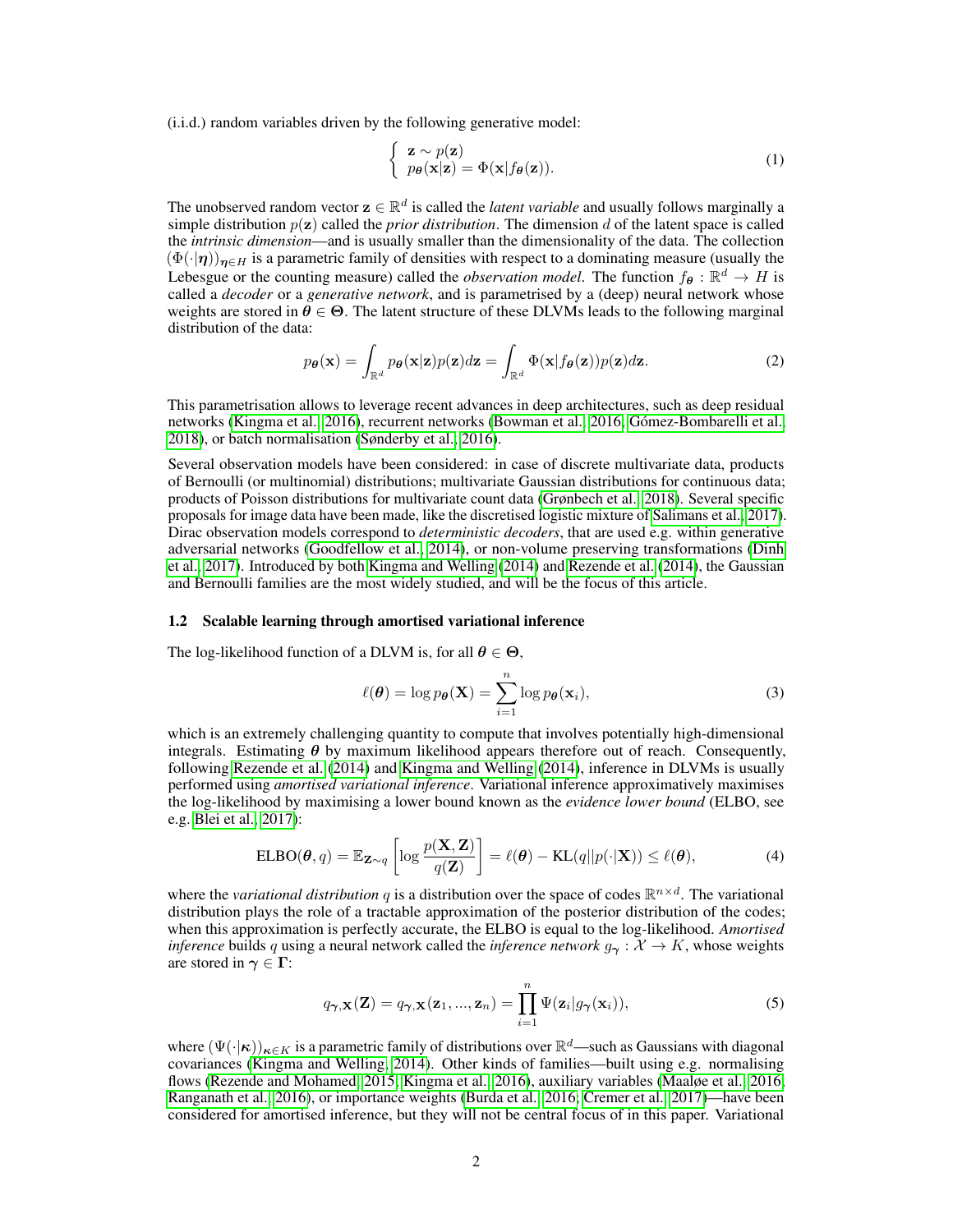inference for DLVMs then solves the optimisation problem  $\max_{\theta \in \Theta, \gamma \in \Gamma} ELBO(\theta, q_{\gamma, X})$  using variants of stochastic gradient ascent (see e.g. Roeder et al., 2017, for strategies for computing gradients estimates of the ELBO).

As emphasised by Kingma and Welling (2014), the ELBO resembles the objective function of a popular deep learning model called an *autoencoder* (see e.g. Goodfellow et al., 2016, Chapter 14). This motivates the popular denomination of *encoder* for the inference network  $q<sub>2</sub>$  and *variational autoencoder* (VAE) for the combination of a DLVM with amortised variational inference.

Contributions. In this work, we revisit DLVMs by asking: *Is it possible to leverage the properties of*  $p_{\theta}(\mathbf{x})$  *to understand and improve deep generative modelling?* Our main contributions are:

- We show that *maximum likelihood is ill-posed for continuous DLVMs and well-posed for discrete ones*. We link this undesirable property of continuous DLVMs to the mode collapse phenomenon, and illustrate it on a real data set.
- We draw a connection between DLVMs and nonparametric statistics, and show that *DLVMs can be seen as parsimonious submodels of nonparametric mixture models*.
- We leverage this connection to provide a way of finding an *upper bound of the likelihood based on finite mixtures*. Combined with the ELBO, this bound allows us to provide useful "sandwichings" of the exact likelihood. We also prove that this bound characterises the large capacity behaviour of DLVMs.
- When dealing with missing data, we show how a simple modification of an approximate scheme proposed by Rezende et al. (2014) allows us to *draw according to the exact conditional distribution of the missing data*. On several data sets and missing data scenarios, our algorithm consistently outperforms the one of Rezende et al. (2014), while having the same computational cost.

## 2 Is maximum likelihood well-defined for deep latent variable models?

In this section, we investigate the properties of maximum likelihood estimation for DLVMs with Gaussian and Bernoulli observation models.

#### 2.1 On the boundedness of the likelihood of deep latent variable models

Deep generative models with Gaussian observation models assume that the data space is  $\mathcal{X} = \mathbb{R}^p$ , and that the observation model is the family of  $p$ -variate full-rank Gaussian distributions. The conditional distribution of each data point is consequently

$$
p_{\theta}(\mathbf{x}|\mathbf{z}) = \mathcal{N}(\mathbf{x}|\boldsymbol{\mu}_{\theta}(\mathbf{z}), \boldsymbol{\Sigma}_{\theta}(\mathbf{z})),
$$
\n(6)

where  $\mu_{\theta} : \mathbb{R}^d \to \mathbb{R}^p$  and  $\Sigma_{\theta} : \mathbb{R}^d \to \mathcal{S}_p^{++}$  are two continuous functions parametrised by neural networks whose weights are stored in a parameter  $\theta$ . These two functions constitute the decoder of the model. This leads to the log-likelihood

$$
\ell(\boldsymbol{\theta}) = \sum_{i=1}^{n} \log \left( \int_{\mathbb{R}^d} \mathcal{N}(\mathbf{x}_i | \boldsymbol{\mu}_{\boldsymbol{\theta}}(\mathbf{z}), \boldsymbol{\Sigma}_{\boldsymbol{\theta}}(\mathbf{z})) p(\mathbf{z}) d\mathbf{z} \right).
$$
 (7)

This model can be seen as a special case of *infinite mixture of Gaussian distributions*. However, it is well-known that maximum likelihood is ill-posed for *finite* Gaussian mixtures (see e.g. Le Cam, 1990). Here, by "ill-posed", we mean that, inside the parameter space, there exists no maximiser of the likelihood function, which corresponds to the first condition given by Tikhonov and Arsenin (1977, p.7 ). This happens because the likelihood function is unbounded above. Moreover, the infinite maxima of the likelihood happen to be very poor generative models, whose density collapse around some of the data points. This problematic behaviour of a model quite similar to DLVMs motivates the question: *is the likelihood function of DLVMs bounded above?*

In this section, we will not make any particular parametric assumption about the prior distribution of the latent variable z. While Kingma and Welling (2014) and Rezende et al. (2014) originally proposed to use isotropic Gaussian distributions, more complex learnable priors have also been proposed (e.g. Tomczak and Welling, 2018). We simply make the natural assumptions that z is continuous and has zero mean. Many different neural architectures have been explored regarding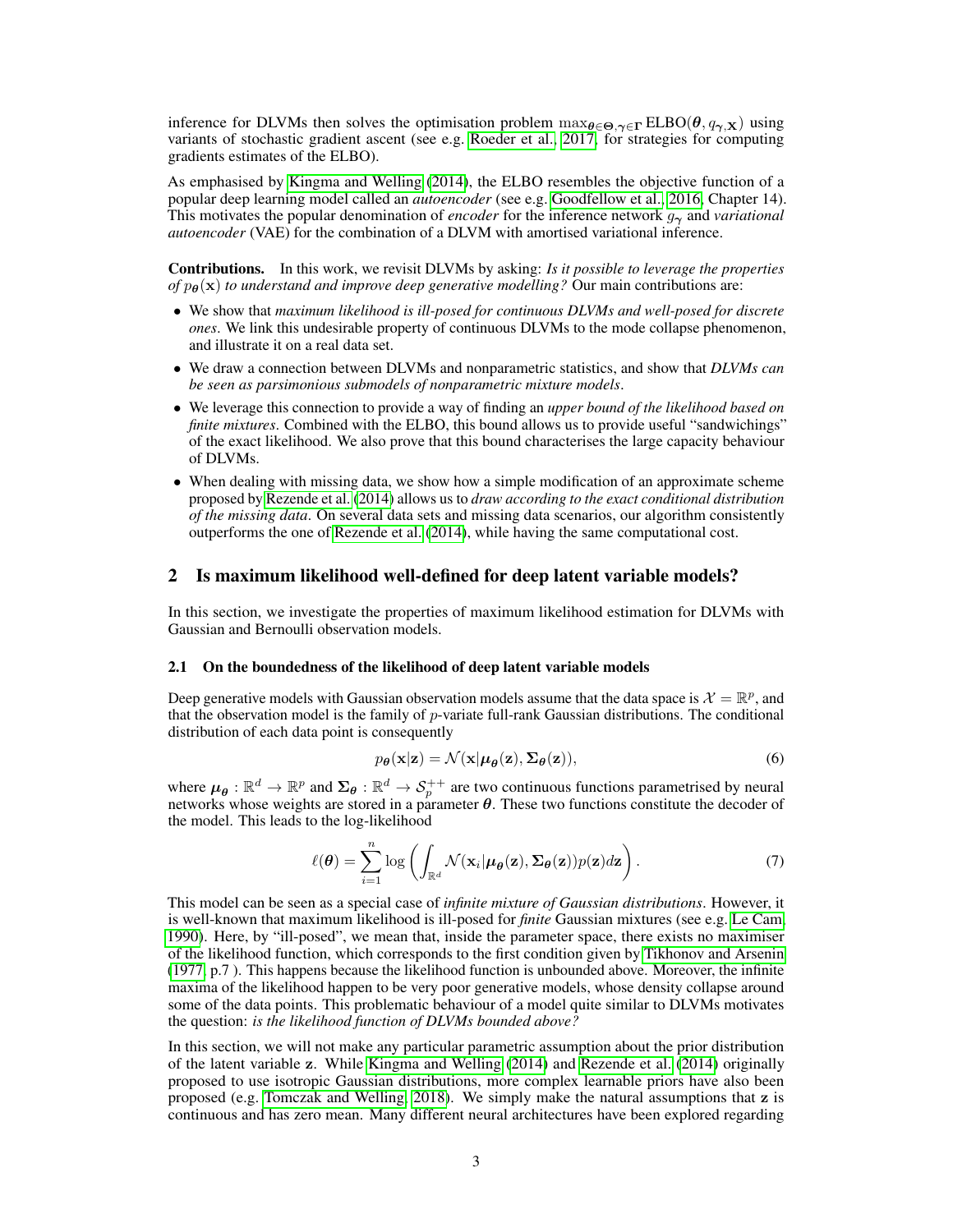the parametrisation of the decoder. For example, Kingma and Welling (2014) consider multilayer perceptrons (MLPs) of the form

$$
\mu_{\theta}(\mathbf{z}) = \mathbf{V} \tanh(\mathbf{W}\mathbf{z} + \mathbf{a}) + \mathbf{b}, \ \Sigma_{\theta}(\mathbf{z}) = \text{Diag} \left( \exp\left(\alpha \tanh(\mathbf{W}\mathbf{z} + \mathbf{a}) + \beta\right)\right), \tag{8}
$$

where  $\theta = (\mathbf{W}, \mathbf{a}, \mathbf{V}, \mathbf{b}, \alpha, \beta)$ . The weights of the decoder are  $\mathbf{W} \in \mathbb{R}^{h \times d}$ ,  $\mathbf{a} \in \mathbb{R}^h$ ,  $\mathbf{V}, \alpha \in \mathbb{R}^{p \times h}$ , and  $\mathbf{b}, \beta \in \mathbb{R}^p$ . The integer  $h \in \mathbb{N}^*$  is the (common) number of *hidden units* of the MLPs. Much more complex parametrisations exist, but we will see that this one, arguably one of the most rigid, is already too flexible for maximum likelihood. Actually, we will show that an even much less flexible family of MLPs with a single hidden unit is problematic and leads the model to collapse around a data point. Let  $\mathbf{w} \in \mathbb{R}^p$  and let  $(\alpha_k)_{k \geq 1}$  be a sequence of nonnegative real numbers such that  $\alpha_k \to +\infty$ as  $k \to +\infty$ . Let us consider  $i^* \in \{1, ..., n\}$ : this arbitrary index will represent the observation around which the model will collapse. Using the parametrisation (8), we consider the sequences of parameters  $\theta_k^{(i^*,\mathbf{w})} = (\alpha_k \mathbf{w}^T, 0, \mathbf{0}_p, \mathbf{x}_{i^*}, \alpha_k \mathbf{1}_p, -\alpha_k \mathbf{1}_p)$ . This leads to the simplified decoders:

$$
\boldsymbol{\mu}_{\boldsymbol{\theta}_{k}^{(i^*,\mathbf{w})}}(\mathbf{z}) = \mathbf{x}_{i^*}, \ \boldsymbol{\Sigma}_{\boldsymbol{\theta}_{k}^{(i^*,\mathbf{w})}}(\mathbf{z}) = \exp\left(\alpha_k \tanh\left(\alpha_k \mathbf{w}^T \mathbf{z}\right) - \alpha_k\right) \mathbf{I}_p. \tag{9}
$$

As shown by next theorem, these sequences of decoders lead to the divergence of the log-likelihood function.

**Theorem 1.** For all 
$$
i^* \in \{1, ..., n\}
$$
 and  $\mathbf{w} \in \mathbb{R}^d \setminus \{0\}$ , we have  $\lim_{k \to +\infty} \ell\left(\boldsymbol{\theta}_k^{(i^*, \mathbf{w})}\right) = +\infty$ .

A detailed proof is provided in Appendix A (all appendices of this paper are available as supplementary material). Its cornerstone is the fact that the sequence of functions  $\Sigma_{\theta_k^{(i^*,w)}}$  converges to a function that outputs both singular and nonsingular covariances, leading to the explosion of  $\log p_{\theta_k^{(i^*,\mathbf{w})}}(\mathbf{x}_{i^*})$ while all other terms of the log-likelihood remain bounded below by a constant.

Using simple MLP-based parametrisations such a the one of Kingma and Welling (2014) therefore brings about an unbounded log-likelihood function. A natural question that follows is: do these infinite suprema lead to useful generative models? The answer is no. Actually, none of the functions considered in Theorem 1 are particularly useful, because of the use of a constant mean function. This is formalised in the next proposition, that exhibits a strong link between likelihood blow-up and the *mode collapse* phenomenon.

**Proposition 1.** For all  $k \in \mathbb{N}^*$ ,  $i^* \in \{1, ..., n\}$ , and  $\mathbf{w} \in \mathbb{R}^d \setminus \{0\}$ , the distribution  $p_{\boldsymbol{\theta}_k^{(i^*, \mathbf{w})}}$  is  $spherically symmetric and unimodal around  $x_{i^*}$ .$ 

A proof is provided in Appendix B. This is a direct consequence of the constant mean function.

The spherical symmetry implies that the distribution of these "optimal" deep generative model will lead to uncorrelated variables, and the unimodality will lead to poor sample diversity. This behaviour is symptomatic of mode collapse, which remains one of the most challenging drawbacks of generative modelling (Arora et al., 2018). While mode collapse has been extensively investigated for adversarial training (e.g. Arora et al., 2018; Lucas et al., 2018), this phenomenon is also known to affect VAEs (Richardson and Weiss, 2018).

Unregularised gradient-based optimisation of a tight lower bound of this unbounded likelihood is therefore likely to follow these (uncountably many) paths to blow-up. This gives a theoretical foundation to the necessary regularisation of VAEs that was already noted by Rezende et al. (2014) and Kingma and Welling (2014). For example, using weight decay as in Kingma and Welling (2014) is likely to help avoiding these infinite maxima. This difficulty to learn the variance was also experimentally noticed by Takahashi et al. (2018), and may explain the choice made by several authors to use a constant variance function  $\Sigma(z) = \sigma_0 I_p$ , where  $\sigma_0$  can be either fixed (Zhao et al., 2017) or learned via approximate maximum likelihood (Pu et al., 2016). Dai et al. (2018) independently showed that the VAE objective is also unbounded in the case where such a constant variance function is combined with a nonparametric mean function. An interesting feature of our result is that it only involves a decoder of very low capacity.

Tackling the unboundedness of the likelihood. Let us go back to a parametrisation which is not necessarily MLP-based. Even in this general context, it is possible to tackle the unboundedness of the likelihood using additional constraints on  $\Sigma_{\theta}$ . Specifically, for each  $\xi \geq 0$ , we will consider the set  $\mathcal{S}_p^{\xi} = \{ \mathbf{A} \in \mathcal{S}_p^{\frac{1}{\tau}} \vert \min(\mathrm{SpA}) \geq \xi \},\,$  where, for all  $\mathbf{A} \in \mathcal{S}_p^{\frac{1}{\tau}}$ , SpA denotes the spectrum of A. Note that  $S_p^0 = S_p^+$ . This simple spectral constraint allows to end up with a bounded likelihood.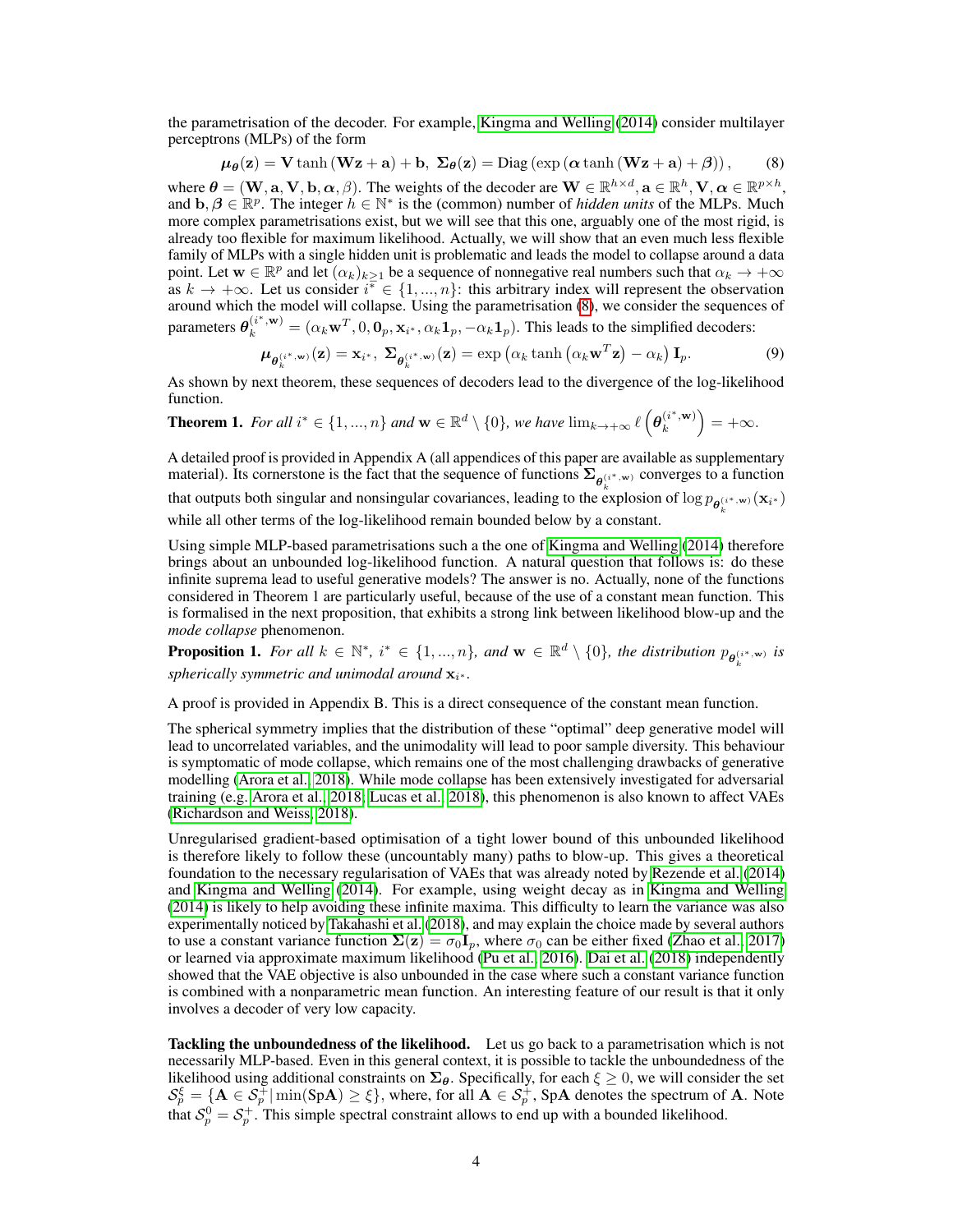**Proposition 2.** Let  $\xi > 0$ . If the parametrisation of the decoder is such that the image of  $\Sigma_{\theta}$  is *f***roposition 2.** Let *ξ* > 0. If the parametrisation of the decoder is such that the image of included in S<sub>p</sub><sup>5</sup> for all **θ**, then the log-likelihood function is upper bounded by −np log  $\sqrt{2\pi\xi}$ .

*Proof.* For all  $i \in \{1, ..., n\}$ , we have  $p(\mathbf{x}_i | \boldsymbol{\mu}_{\boldsymbol{\theta}}, \boldsymbol{\Sigma}_{\boldsymbol{\theta}}) \leq (2\pi \xi)^{-2p/2}$ , using the fact that the determinant of  $\Sigma_{\theta}(\mathbf{z})$  is lower bounded by  $\xi^p$  for all  $\mathbf{z} \in \mathbb{R}^d$  and that the exponential of a negative number is smaller than one. Therefore, the likelihood function is bounded above by  $1/(2\pi\xi)^{np/2}$ .

Similar constraints have been proposed to solve the ill-posedness of maximum likelihood for finite Gaussian mixtures (e.g. Hathaway, 1985; Biernacki and Castellan, 2011). In practice, implementing such constraints can be easily done by adding a constant diagonal matrix to the output of the covariance decoder.

What about other parametrisations? We chose a specific and natural parametrisation in order to obtain a constructive proof of the unboundedness of the likelihood. However, virtually any other deep parametrisation that does not include covariance constraints will be affected by our result, because of the universal approximation abilities of neural networks (see e.g. Goodfellow et al., 2016, Section 6.4.1).

**Bernoulli DLVMs do not suffer from unbounded likelihood.** When  $\mathcal{X} = \{0, 1\}^p$ , Bernoulli DLVMs assume that  $(\Phi(\cdot|\eta))_{\eta\in H}$  is the family of p-variate multivariate Bernoulli distributions (i.e. the family of products of  $p$  univariate Bernoulli distributions). In this case, maximum likelihood is well-posed.

Proposition 3. *Given any possible parametrisation, the log-likelihood function of a deep latent model with a Bernoulli observation model is everywhere negative.*

*Proof.* This directly follows from the fact that the Bernoulli density is always smaller than one.  $\square$ 

#### 2.2 Towards data-dependent likelihood upper bounds

We have determined under which conditions maximum likelihood estimates exist, and have computed simple upper bounds on the likelihood functions. Since they do not depend on the data, these bounds are likely to be very loose. A natural follow-up issue is to seek tighter, data-dependent upper bounds that remain easily computable. Such bounds are desirable because, combined with ELBOs, they would allow sandwiching the likelihood between two bounds.

To study this problem, let us take a step backwards and consider a more general infinite mixture model. Precisely, given any distribution G over the generic parameter space H, we define the *nonparametric mixture model* (see e.g. Lindsay, 1995, Chapter 1) as:

$$
p_G(\mathbf{x}) = \int_H \Phi(\mathbf{x}|\boldsymbol{\eta}) dG(\boldsymbol{\eta}).
$$
\n(10)

Note that there are many ways for a mixture model to be nonparametric (e.g. having some nonparametric components, an infinite but countable number of components, or an uncountable number of components). In this case, this comes from the fact that the model parameter is the *mixing distribution* G, which belongs to the set P of all probability measures over H. The log-likelihood of any  $G \in \mathcal{P}$ is given by  $\ell(G) = \sum_{i=1}^n \log p_G(\mathbf{x}_i)$ .

When G has a finite support of cardinal  $k \in \mathbb{N}^*$ ,  $p_G$  is a finite mixture model with k components. When the mixing distribution G is generatively defined by the distribution of a random variable  $\eta$ such that  $\mathbf{z} \sim p(\mathbf{z}), \eta = f_{\theta}(\mathbf{z})$ , we exactly end up with a deep generative model with decoder  $f_{\theta}$ . Therefore, the nonparametric mixture is a more general model that the DLVM. The fact that the mixing distribution of a DLVM is intrinsically low-dimensional leads us to interpret the DLVM as a *parsimonious submodel of the nonparametric mixture model*. This also gives us an immediate upper bound on the likelihood of any decoder  $f_{\theta}$ :  $\ell(\theta) \leq \max_{G \in \mathcal{P}} \ell(G)$ .

Of course, in many cases, this upper bound will be infinite (for example in the case of an unconstrained Gaussian observation model). However, under the conditions of boundedness of the likelihood of deep Gaussian models, the bound is finite and attained for a finite mixture model with no more components than data points.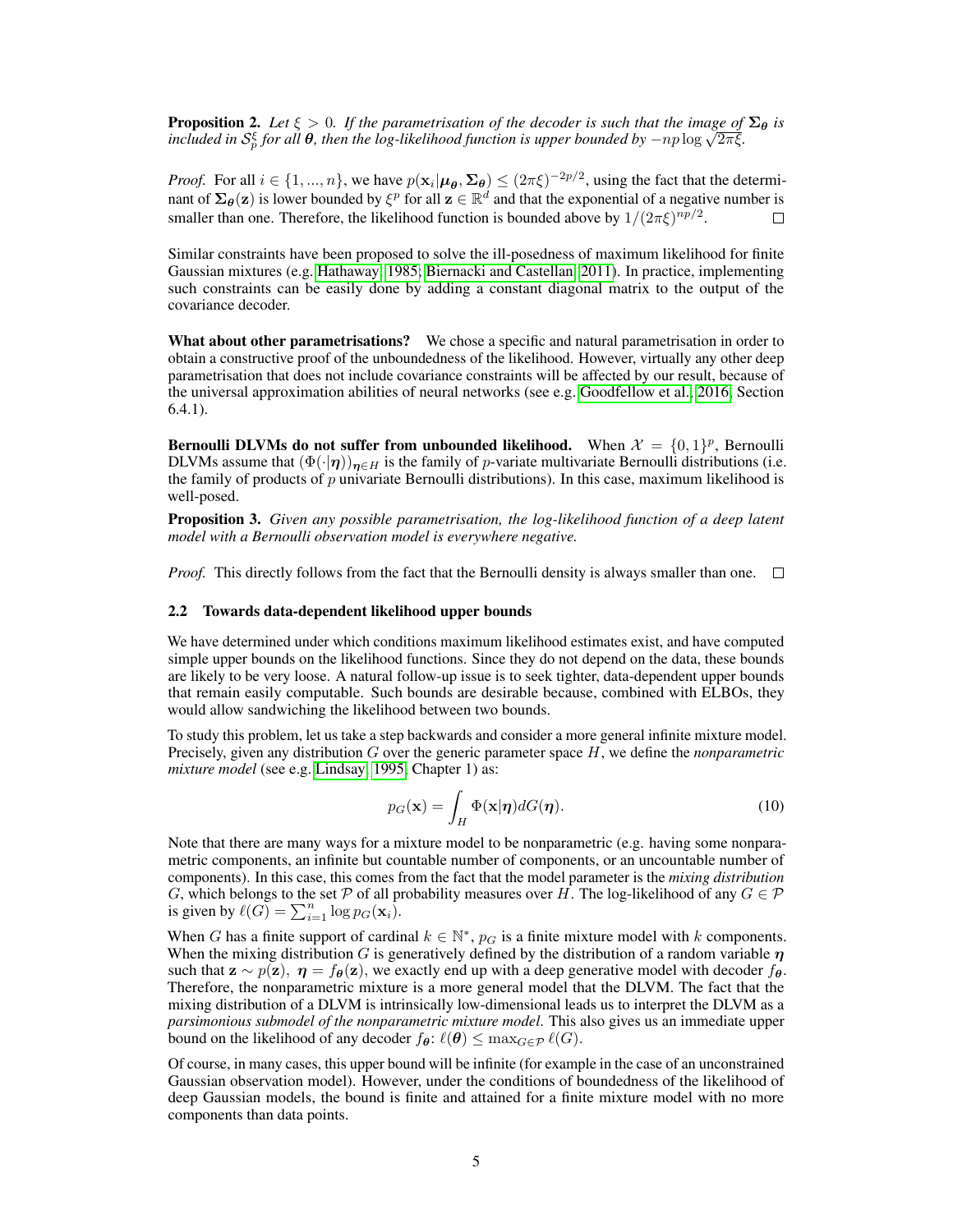**Theorem 2.** Assume that  $(\Phi(\cdot|\eta))_{n\in H}$  is the family of multivariate Bernoulli distributions or the *family of Gaussian distributions with the spectral constraint of Proposition 2. The likelihood of the corresponding nonparametric mixture model is maximised for a finite mixture model of*  $k \leq n$ *distributions from the family*  $(\Phi(\cdot|\eta))_{n\in H}$ .

A detailed proof is provided in Appendix C. The main tool of the proof of this rather surprising result is Lindsay's (1983) geometric analysis of the likelihood of nonparametric mixtures, based on Minkovski's theorem. Specifically, Lindsay's (1983) Theorem 3.1 ensures that, when the trace of the likelihood curve is compact, the likelihood function is maximised for a finite mixture. For the Bernoulli case, compactness of the curve is immediate; for the Gaussian case, we use a compactification argument inspired by van der Vaart and Wellner (1992).

Assume now that the conditions of Theorem 2 are satisfied. Let us denote a maximum likelihood estimate of  $G$  as G. For all  $\theta$ , we therefore have

$$
\ell(\boldsymbol{\theta}) \le \ell(\hat{G}), \tag{11}
$$

which gives an *upper bound* on the likelihood. We call the difference  $\ell(\hat{G})$  −  $\ell(\theta)$  the *parsimony gap* (see Fig. 1). By sandwiching the exact likelihood between this bound and an ELBO, we can also have guarantees on how far a posterior approximation  $q$  is from the true posterior:

$$
KL(q||p(\cdot|\mathbf{X})) \le \ell(\hat{G}) - ELBO(\boldsymbol{\theta}, q).
$$
\n(12)

Note that finding upper bounds of the likelihood of latent variable models is usually harder than finding lower bounds (Grosse et al., 2015; Dieng



Figure 1: The parsimony gap represents the amount of likelihood lost due to the architecture of the decoder. The approximation gap expresses how far the posterior is from the variational family, and the amortisation gap appears due to the limited capacity of the encoder (Cremer et al., 2018).

et al., 2017). From a computational perspective, the estimate  $\tilde{G}$  can be found using the expectationmaximisation algorithm for finite mixtures (Dempster et al., 1977)—although it only ensures to find a local optimum. Some strategies guaranteed to find a global optimum have also been developed (e.g. Lindsay, 1995, Chapter 6, or Wang, 2007).

Now that computationally approachable upper bounds have been derived, the question remains whether or not these bounds can be tight. Actually, as shown by next theorem, tightness of the parsimony gap occurs when the decoder has universal approximation abilities. In other words, *the nonparametric upper bound characterises the large capacity limit of the decoder.*

## Theorem 3 (Tightness of the parsimony gap). *Assume that*

- *1.*  $(\Phi(\cdot|\eta))_{\eta \in H}$  *is the family of multivariate Bernoulli distributions or the family of Gaussian distributions with the spectral constraint of Proposition 2.*
- 2. The decoder has universal approximation abilities : for any compact  $C \subset \mathbb{R}^d$  and continuous *function*  $f: C \to H$ *, for all*  $\varepsilon > 0$ *, there exists*  $\theta$  *such that*  $||f - f_{\theta}||_{\infty} < \varepsilon$ *.*

*Then, for all*  $\varepsilon > 0$ *, there exists*  $\theta \in \Theta$  *such that*  $\ell(\hat{G}) \geq \ell(\theta) \geq \ell(\hat{G}) - \varepsilon$ *.* 

A detailed proof is provided in Appendix D. The main idea is to split the code space into a compact set made of several parts that will represent the mixture components, and an unbounded set of very small prior mass. The universal approximation property is finally used for this compact set.

The universal approximation condition is satisfied for example by MLPs with nonpolynomial activations (Leshno et al., 1993). Combined with the work of Cremer et al. (2018), who studied the large capacity limit of the *encoder*, this result describes the general behaviour of a VAE in the large capacity limit (see Fig. 1). Note eventually that Rezende and Viola (2018) analysed the large capacity behaviour of the VAE objective, and also found connections with finite mixtures.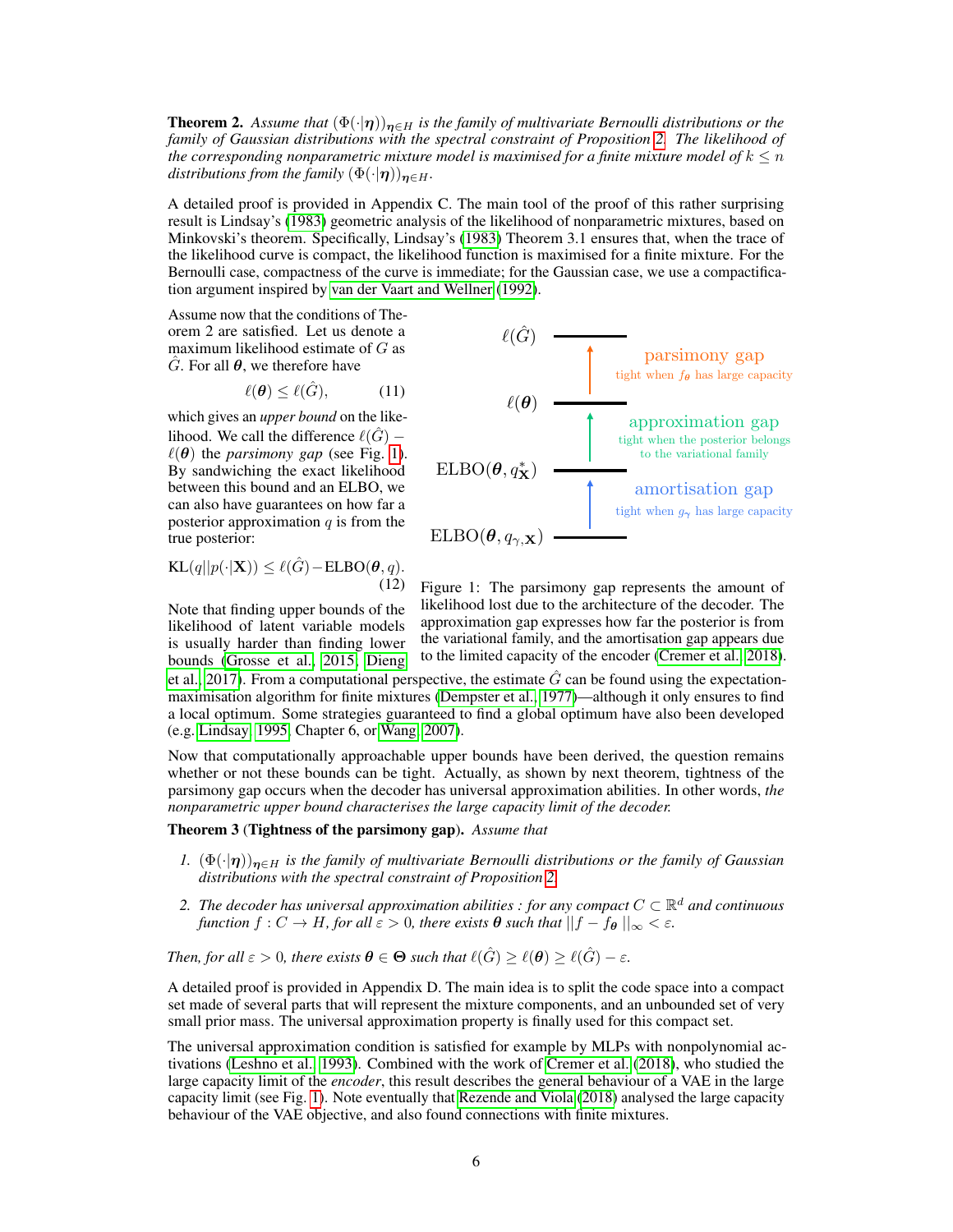## 3 Missing data imputation using the exact conditional likelihood

In this section, we assume that a variational autoencoder has been trained, and that some data is missing at test time. The couple decoder/encoder obtained after training is denoted by  $f_{\theta}$  and  $g_{\gamma}$ . Let  $x \in \mathcal{X}$  be a new data point that consists of some observed features  $x^{obs}$  and missing data  $x^{miss}$ . Since we have a probabilistic model  $p_{\theta}$  of the data, an ideal way of imputing  $\mathbf{x}^{\text{miss}}$  would be to generate some data according to the *conditional distribution*

$$
p_{\theta}(\mathbf{x}^{\text{miss}}|\mathbf{x}^{\text{obs}}) = \int_{\mathbb{R}^d} p_{\theta}(\mathbf{x}^{\text{miss}}|\mathbf{x}^{\text{obs}}, \mathbf{z}) p(\mathbf{z}|\mathbf{x}^{\text{obs}}) d\mathbf{z}.
$$
 (13)

Again, this distribution appears out of reach because of the integration of the latent variable z. However, it is reasonable to assume that, for all  $\eta$ , it is easy to sample from the marginals of  $\Phi(\cdot|\eta)$ . This is for instance the case for Gaussian observation models and factorised observation models (like products of Bernoulli or Poisson distributions). A direct consequence of this assumption is that, for all z, it is easy to sample from  $p_{\theta}(\mathbf{x}^{\text{miss}}|\mathbf{x}^{\text{obs}}, \mathbf{z})$ . Under this simple assumption, we will see that generating data according to the conditional distribution is actually (asymptotically) possible.

#### 3.1 Pseudo-Gibbs sampling

Rezende et al. (2014) proposed a simple way of imputing  $x^{miss}$  by following a Markov chain  $(\mathbf{z}_t, \hat{\mathbf{x}}_t^{\text{miss}})_{t\geq 1}$  (initialised by randomly imputing the missing data with  $\hat{\mathbf{x}}_0^{\text{miss}}$ ). For all  $t \geq 1$ , the chain alternatively generates  $\mathbf{z}_t \sim \Psi(\mathbf{z} | g_{\gamma}(\mathbf{x}^{\text{obs}}, \hat{\mathbf{x}}_{t-1}^{\text{miss}}))$  and  $\hat{\mathbf{x}}_t^{\text{miss}} \sim p_{\theta}(\mathbf{x}^{\text{miss}} | \mathbf{x}^{\text{obs}}, \mathbf{z})$  until convergence. This scheme closely resembles Gibbs sampling (Geman and Geman, 1984), and actually exactly coincides with Gibbs sampling when the amortised variational distribution  $\Psi(\mathbf{z}|g_{\gamma}(\mathbf{x}^{\text{obs}}, \hat{\mathbf{x}}^{\text{miss}}))$ is equal to the true posterior distribution  $p_{\theta}(\mathbf{z}|\mathbf{x}^{\text{obs}}, \hat{\mathbf{x}}^{\text{miss}})$  for all possible  $\hat{\mathbf{x}}^{\text{miss}}$ . Following the terminology of Heckerman et al. (2000), we will call this algorithm *pseudo-Gibbs sampling*. Very similar schemes have been proposed for more general autoencoder settings (Goodfellow et al., 2016, Section 20.11). Because of its flexibility, this pseudo-Gibbs approach is routinely used for missing data imputation using DLVMs (see e.g. Li et al., 2016; Rezende et al., 2016; Du et al., 2018). Rezende et al. (2014, Proposition F.1) proved that, when these two distributions are close in some sense, pseudo-Gibbs sampling generates points that approximatively follow the conditional distribution  $p_{\theta}(\mathbf{x}^{\text{miss}}|\mathbf{x}^{\text{obs}})$ . Actually, we will see that a simple modification of this scheme allows to generate *exactly* according to the conditional distribution.

#### 3.2 Metropolis-within-Gibbs sampling

At each step of the chain, rather than generating codes according to the approximate posterior distribution, we may *use this approximation as a proposal within a Metropolis-Hastings algorithm* (Metropolis et al., 1953; Hastings, 1970), using the fact that we have access to the unnormalised posterior density of the latent codes.

Specifically, at each step, we will generate a new code  $\tilde{\mathbf{z}}_t$  as a proposal using the approximate posterior  $\Psi(\mathbf{z}|g_{\boldsymbol{\gamma}}(\mathbf{x}^{\text{obs}}, \hat{\mathbf{x}}_{t-1}^{\text{miss}}))$ . This proposal is kept as a valid code with acceptance probability  $\rho_t$ , defined in Algorithm 1. This probability correAlgorithm 1 Metropolis-within-Gibbs sampler for missing data imputation using a trained VAE

**Inputs:** Observed data  $\mathbf{x}^{\text{obs}}$ , trained VAE  $(f_{\theta}, g_{\gamma})$ , number of iterations T **Outputs:** Markov chain of imputations  $\hat{\mathbf{x}}_1^{\text{miss}}, ..., \hat{\mathbf{x}}_T^{\text{miss}}$ . Initialise  $(\mathbf{z}_0, \hat{\mathbf{x}}_0^{\text{miss}})$ for  $t = 1$  to  $T$  do  $\tilde{\mathbf{z}}_t \sim \Psi(\mathbf{z} | g_{\boldsymbol{\gamma}}(\mathbf{x}^{\text{obs}}, \hat{\mathbf{x}}_{t-1}^{\text{miss}}))$  $\tilde{\rho_t} = \frac{\Phi(\mathbf{x}^{\text{obs}}, \hat{\mathbf{x}}_{t-1}^{\text{miss}}|f_{\boldsymbol{\theta}}(\tilde{\mathbf{z}}_t))p(\tilde{\mathbf{z}}_t)}{\Phi(\mathbf{x}^{\text{obs}}, \hat{\mathbf{x}}_{t-1}^{\text{miss}}|f_{\boldsymbol{\theta}}(\mathbf{z}_{t-1}))p(\mathbf{z}_{t-1})}$  $\Psi(\mathbf{z}_{t-1} | g_{\boldsymbol{\gamma}}(\mathbf{x}^{\text{obs}}, \hat{\mathbf{x}}_{t-1}^{\text{miss}}))$  $\Psi(\tilde{\mathbf{z}}_t|g_{\boldsymbol{\gamma}}(\mathbf{x}^{\text{obs}},\hat{\mathbf{x}}_{t-1}^{\text{miss}}))$  $\rho_t = \min\{\tilde{\rho_t}, 1\}$  $\mathbf{z}_t = \begin{cases} \tilde{\mathbf{z}}_t & \text{with probability } \rho_t \\ \mathbf{z}_{t-1} & \text{with probability } 1 \end{cases}$  $z_{t-1}$  with probability  $1 - \rho_t$  $\hat{\mathbf{x}}_t^{\text{miss}} \sim p_{\boldsymbol{\theta}}(\mathbf{x}^{\text{miss}}|\mathbf{x}^{\text{obs}}, \mathbf{z}_t)$ end for

sponds to a *ratio of importance ratios*, and is equal to one when the posterior approximation is perfect. This code-generating scheme exactly corresponds to performing a single iteration of an *independent Metropolis-Hastings algorithm*. With the obtained code  $z_t$ , we can now generate a new imputation using the exact conditional  $\Phi(\mathbf{x}^{\text{miss}}|\mathbf{x}^{\text{obs}}, f_{\theta}(\mathbf{z}_t))$ . The obtained algorithm, detailed in Algorithm 1, is a particular instance of a Metropolis-within-Gibbs algorithm. Actually, it exactly corresponds to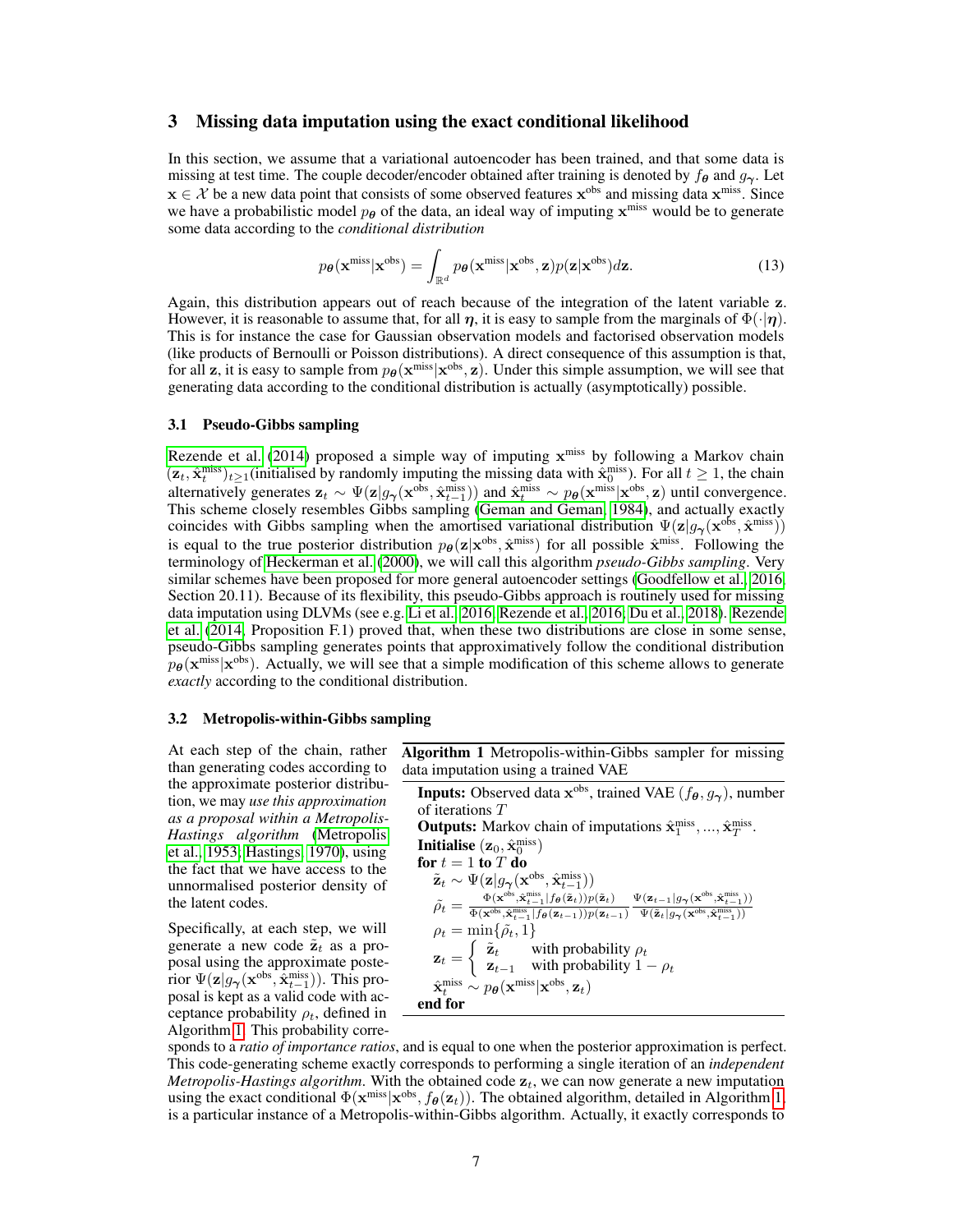the algorithm described by Gelman (1993, Section 4.4), and is *ensured to asymptotically produce* samples from the true conditional distribution  $p_{\theta}(\mathbf{x}^{\text{miss}}|\mathbf{x}^{\text{obs}})$ , even if the variational approximation is imperfect. Note that when the variational approximation is perfect, all proposals are accepted and the algorithm exactly reduces to Gibbs sampling.

The theoretical superiority of the Metropolis-within-Gibbs scheme compared to the pseudo-Gibbs sampler comes *with almost no additional computational cost*. Indeed, all the quantities that need to be computed in order to compute the acceptance probability need also to be computed within the pseudo-Gibbs scheme—except for prior evaluations, which are assumed to be computationally negligible. However, a poor initialisation of the missing values might lead to a lot of rejections at the beginning of the chain, and to slow convergence. A good initialisation heuristic is to perform a few pseudo-Gibbs iterations at first in order to begin with a sensible imputation. Note also that, similarly to the pseudo-Gibbs sampler, our Metropolis-within-Gibbs scheme can be extended to many other variational approximations—like normalising flows (Rezende and Mohamed, 2015; Kingma et al., 2016)—in a straightforward manner.

## 4 Empirical results

In this section, we investigate the empirical realisations of our theoretical findings on DLVMs. For architecture and implementation details, see Appendix E (in the supplementary material).

#### 4.1 Witnessing likelihood blow-up

To investigate if the unboundedness of the likelihood of a DLVM with a Gaussian observation model has actual concrete consequences for variational inference, we train two DLVMs on the Frey faces data set: one with no constraints, and one with the constraint of Proposition 2 (with  $\xi = 2^{-4}$ ). The results are presented in Fig. 2. One can notice that the unconstrained DLVM finds models with very high likelihood but very poor generalisation performance. This confirms that the unboundedness of the likelihood is not a merely theoretical concern. We also display the two upper bounds of the likelihood. The nonparametric bound offers a slight but significant improvement over the naive upper bound. On this example, using the



Figure 2: Likelihood blow-up for the Frey Faces data. The unconstrained ELBO appears to diverge, while finding increasingly poor models.

nonparametric upper bound as an early stopping criterion for the unconstrained ELBO appears to provide a good regularisation scheme—that perform better than the covariance constraints on this data set. This illustrates the potential practical usefulness of the connection that we drew between DLVMs and nonparametric mixtures.

#### 4.2 Comparing the pseudo-Gibbs and Metropolis-within-Gibbs samplers

We compare the two samplers for single imputation of the test sets of three data sets: Caltech 101 Silhouettes and statically binarised versions of MNIST and OMNIGLOT. We consider two missing data scenarios: a first one with pixels missing uniformly at random (the fractions of missing data considered are  $40\%, 50\%, 60\%, 70\%,$  and  $80\%$ ) and one where the top or bottom half of the pixels was removed. Both samplers use the same trained VAE and perform the same number of iterations. The imputations are made by computing the means of the chains, which estimate the conditional expected value of the missing data. Since the imputation of these high-dimensional binary data sets can be interpreted as imbalanced binary classification problems, we use the F1 score (the harmonic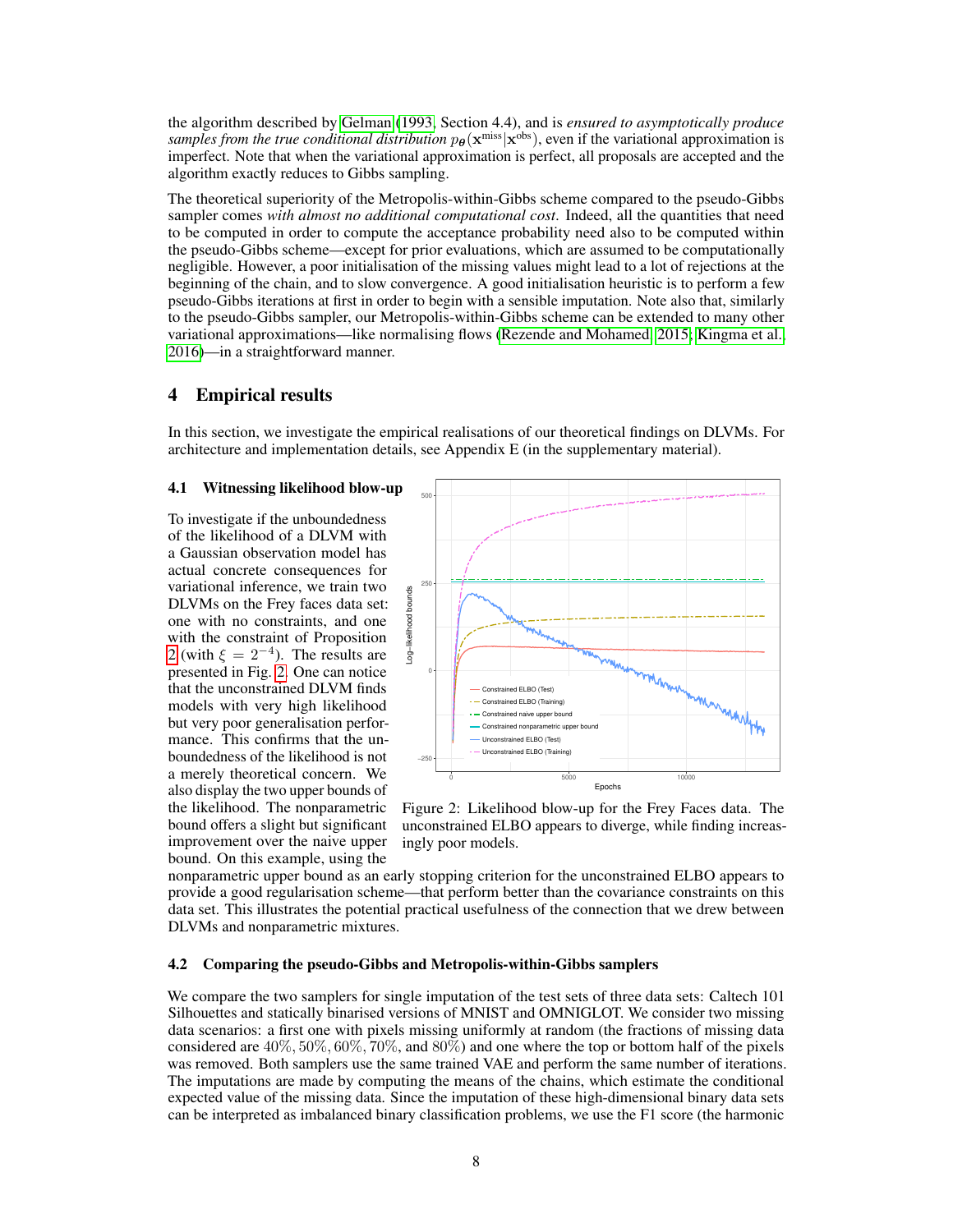

Metropolis−within−Gibbs Pseudo−Gibbs (Rezende et al., 2014)

Figure 3: Single imputation results (F1 score between the true and imputed values) for the two Markov chains. Additional results for the bottom missing and the 50% and 70% MAR cases are provided as supplementary material. The more the conditional distribution is challenging (high-dimensional in the MAR cases and highly multimodal in the top/bottom cases), the more the performance gain of our Metropolis-within-Gibbs scheme is important.

mean of precision and recall) as a performance metric. For both schemes, we use 50 iterations of Pseudo-Gibbs as burn-in. In practice, convergence and mixing of the chains can be monitored using a validation set of complete data. The results are displayed on Fig. 3 and in Appendix F (see supplementary material). The chains converge much faster for the missing at random (MAR) situation than for the top/bottom missing scenario. This is probably due to the fact that the conditional distribution of the missing half of an image is highly multimodal. The Metropolis-within-Gibbs sampler consistently outperforms the pseudo-Gibbs scheme, especially for the most challenging scenarios where the top/bottom of the image is missing. One can see that the pseudo-Gibbs sampler appears to converge quickly to a stationary distribution that gives suboptimal results. Because of the rejections, the Metropolis-within-Gibbs algorithm converges slower, but to a much more accurate conditional distribution.

# 5 Conclusion

Although extremely difficult to compute in practice, the exact likelihood of DLVMs offers several important insights on deep generative modelling. An important research direction for future work is the design of principled regularisation schemes for maximum likelihood estimation.

The objective evaluation of deep generative models remains an open question. Missing data imputation is often used as a performance metric for DLVMs (e.g. Li et al., 2016; Du et al., 2018). Since both algorithms have essentially the same computational cost, this motivates to replace pseudo-Gibbs sampling by Metropolis-within-Gibbs when evaluating these models. Upon convergence, the samples generated by Metropolis-within-Gibbs do not depend on the inference network, and explicitly depend on the prior, which allows us to evaluate mainly the generative performance of the models.

We interpreted DLVMs as parsimonious submodels of nonparametric mixture models. While we used this connection to provide upper bounds of the likelihood, many other applications could be derived. In particular, the important body of work regarding consistency of maximum likelihood estimates for nonparametric mixtures (e.g. Kiefer and Wolfowitz, 1956; van de Geer, 2003; Chen, 2017) could be leveraged to study the asymptotics of DLVMs.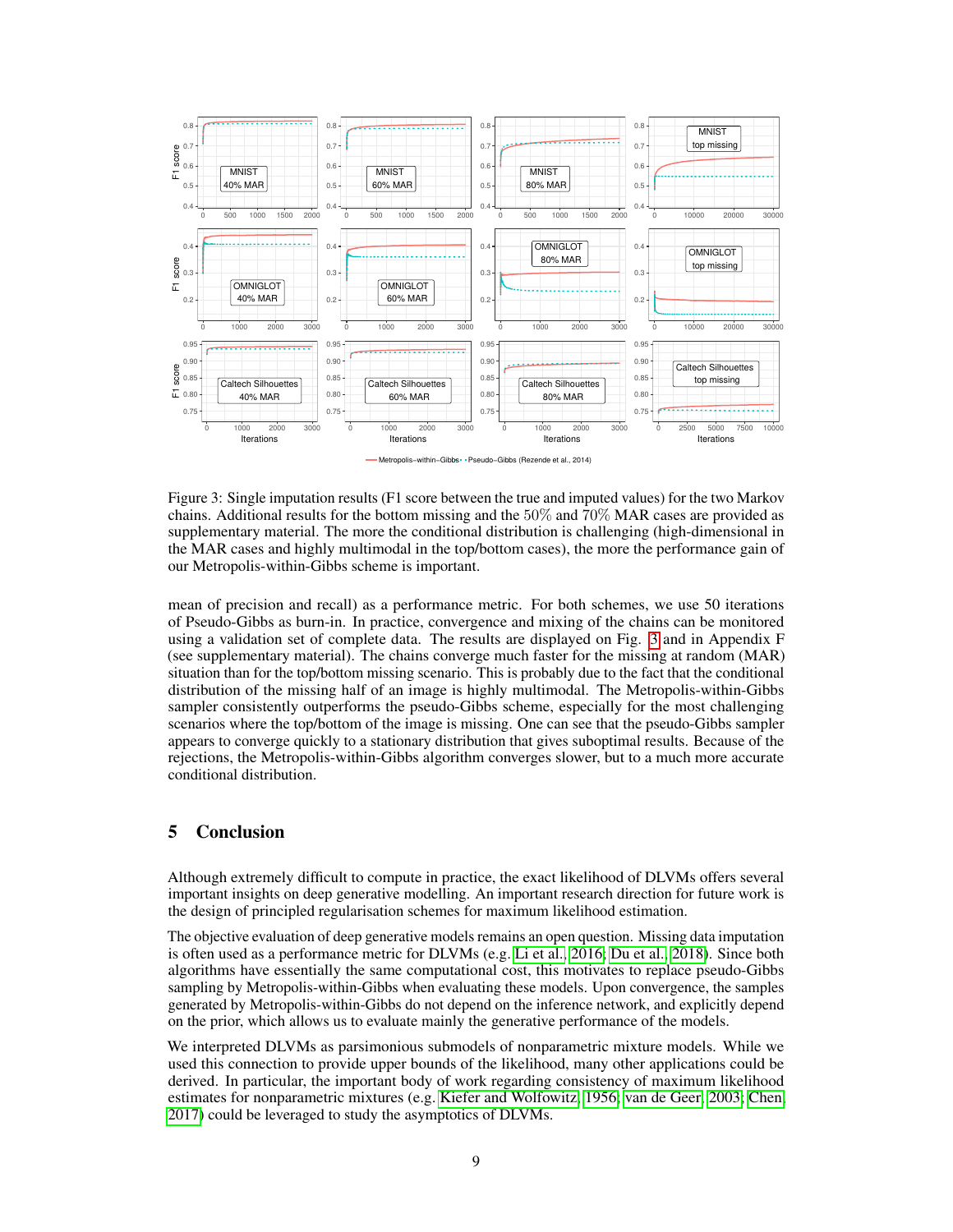# References

- S. Arora, A. Risteski, and Y. Zhang. Do GANs learn the distribution? Some theory and empirics. In *International Conference on Learning Representations*, 2018.
- D. J. Bartholomew, M. Knott, and I. Moustaki. *Latent variable models and factor analysis: A unified approach*, volume 904. John Wiley & Sons, 2011.
- C. Biernacki and G. Castellan. A data-driven bound on variances for avoiding degeneracy in univariate Gaussian mixtures. *Pub. IRMA Lille*, 71, 2011.
- D. M. Blei, A. Kucukelbir, and J. D. McAuliffe. Variational inference: A review for statisticians. *Journal of the American Statistical Association*, 112(518):859–877, 2017.
- S. R. Bowman, L. Vilnis, O. Vinyals, A. M. Dai, R. Jozefowicz, and S. Bengio. Generating sentences from a continuous space. *Proceedings of CoNLL*, 2016.
- Y. Burda, R. Grosse, and R. Salakhutdinov. Importance weighted autoencoders. *International Conference on Learning Representations*, 2016.
- J. Chen. Consistency of the MLE under mixture models. *Statistical Science*, 32(1):47–63, 2017.
- C. Cremer, Q. Morris, and D. Duvenaud. Reinterpreting importance-weighted autoencoders. *International Conference on Learning Representations (Workshop track)*, 2017.
- C. Cremer, X. Li, and D. Duvenaud. Inference suboptimality in variational autoencoders. In *Proceedings of the 35th International Conference on Machine Learning*, 2018.
- B. Dai, Y. Wang, J. Aston, G. Hua, and D. Wipf. Connections with robust PCA and the role of emergent sparsity in variational autoencoder models. *The Journal of Machine Learning Research*, 19(1):1573–1614, 2018.
- A. P. Dempster, N. M. Laird, and D. B. Rubin. Maximum likelihood from incomplete data via the EM algorithm. *Journal of the Royal Statistical Society: Series B (Statistical Methodology)*, pages 1–38, 1977.
- A. B. Dieng, D. Tran, R. Ranganath, J. Paisley, and D. Blei. Variational inference via chi upper bound minimization. In *Advances in Neural Information Processing Systems*, pages 2732–2741, 2017.
- L. Dinh, J. Sohl-Dickstein, and S. Bengio. Density estimation using real NVP. *International Conference on Learning Representations*, 2017.
- C. Du, J. Zhu, and B. Zhang. Learning deep generative models with doubly stochastic gradient MCMC. *IEEE Transactions on Neural Networks and Learning Systems*, PP(99):1–13, 2018.
- A. Gelman. Iterative and non-iterative simulation algorithms. *Computing science and statistics*, pages 433–433, 1993.
- S. Geman and D. Geman. Stochastic relaxation, Gibbs distributions, and the Bayesian restoration of images. *IEEE Transactions on Pattern Analysis and Machine Intelligence*, (6):721–741, 1984.
- R. Gómez-Bombarelli, J. N. Wei, D. Duvenaud, J. M. Hernández-Lobato, B. Sánchez-Lengeling, D. Sheberla, J. Aguilera-Iparraguirre, T. D. Hirzel, R. P. Adams, and A. Aspuru-Guzik. Automatic chemical design using a data-driven continuous representation of molecules. *ACS Central Science*, 2018.
- I. Goodfellow, J. Pouget-Abadie, M. Mirza, B. Xu, D. Warde-Farley, S. Ozair, A. Courville, and Y. Bengio. Generative adversarial nets. In *Advances in Neural Information Processing Systems*, pages 2672–2680, 2014.
- I. Goodfellow, Y. Bengio, and A. Courville. *Deep learning*. MIT press, 2016.
- C. H. Grønbech, M. F. Vording, P. N. Timshel, C. K. Sønderby, T. H. Pers, and O. Winther. scVAE: Variational auto-encoders for single-cell gene expression data. *bioRxiv*, 2018. URL [https:](https://www.biorxiv.org/content/early/2018/05/16/318295) [//www.biorxiv.org/content/early/2018/05/16/318295](https://www.biorxiv.org/content/early/2018/05/16/318295).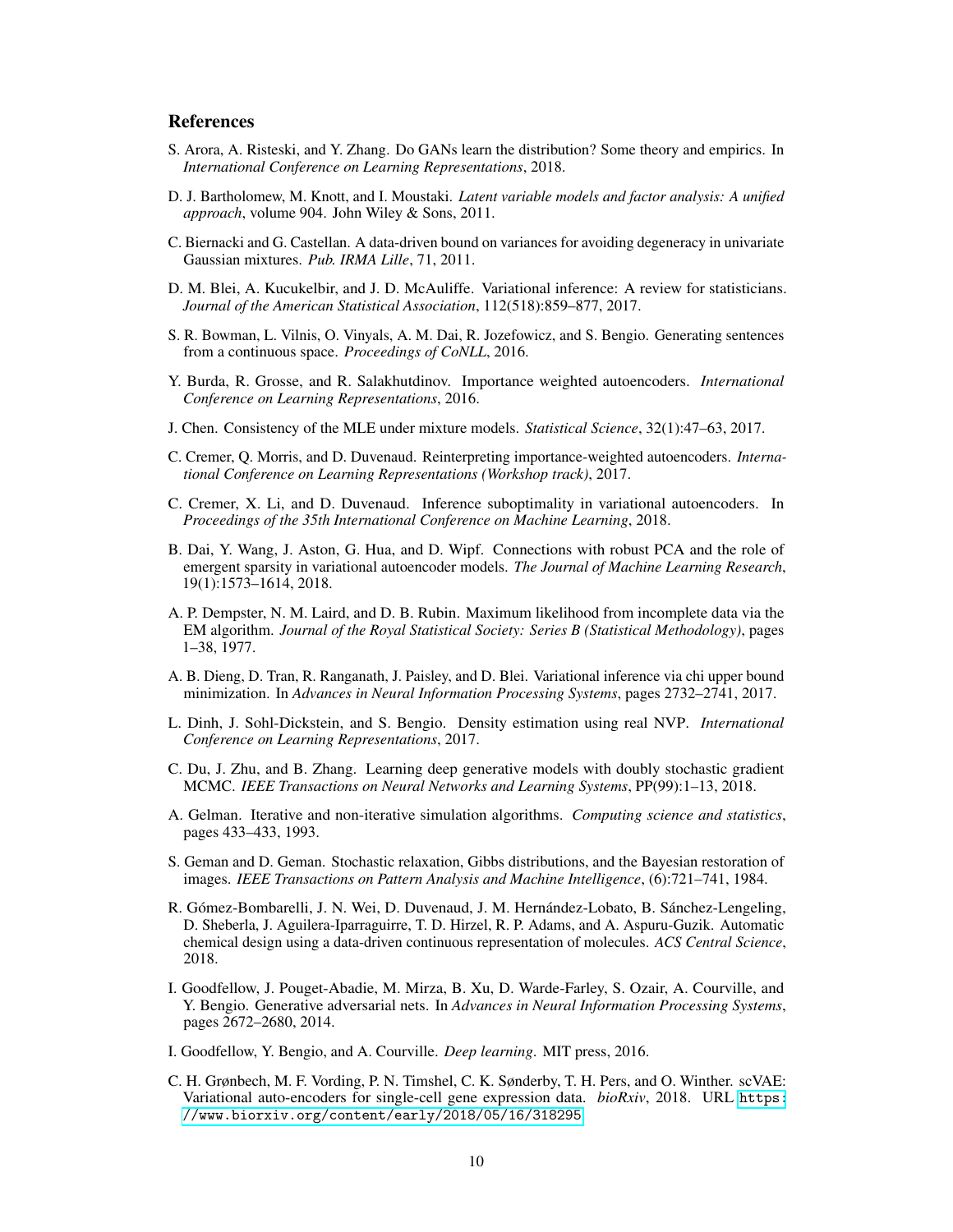- R. Grosse, Z. Ghahramani, and R. P. Adams. Sandwiching the marginal likelihood using bidirectional monte carlo. *arXiv preprint arXiv:1511.02543*, 2015.
- W. K. Hastings. Monte Carlo sampling methods using Markov chains and their applications. *Biometrika*, 57(1):97–109, 1970.
- R. J. Hathaway. A constrained formulation of maximum-likelihood estimation for normal mixture distributions. *The Annals of Statistics*, 13(2):795–800, 1985.
- D. Heckerman, D. M. Chickering, C. Meek, R. Rounthwaite, and C. Kadie. Dependency networks for inference, collaborative filtering, and data visualization. *Journal of Machine Learning Research*, 1 (Oct):49–75, 2000.
- H. Hotelling. Analysis of a complex of statistical variables into principal components. *Journal of educational psychology*, 24(6):417, 1933.
- I. T. Jolliffe and J. Cadima. Principal component analysis: a review and recent developments. *Philosophical Transactions of the Royal Society of London A: Mathematical, Physical and Engineering Sciences*, 374(2065), 2016.
- J. Kiefer and J. Wolfowitz. Consistency of the maximum likelihood estimator in the presence of infinitely many incidental parameters. *The Annals of Mathematical Statistics*, pages 887–906, 1956.
- D. P. Kingma and M. Welling. Auto-encoding variational Bayes. In *Proceedings of the International Conference on Learning Representations*, 2014.
- D. P. Kingma, T. Salimans, R. Jozefowicz, X. Chen, I. Sutskever, and M. Welling. Improved variational inference with inverse autoregressive flow. In *Advances in Neural Information Processing Systems*, pages 4743–4751, 2016.
- M. J. Kusner, B. Paige, and J. M. Hernández-Lobato. Grammar variational autoencoder. In *Proceedings of the 34th International Conference on Machine Learning*, pages 1945–1954, 2017.
- L. Le Cam. Maximum likelihood: an introduction. *International Statistical Review/Revue Internationale de Statistique*, pages 153–171, 1990.
- M. Leshno, V. Y. Lin, A. Pinkus, and S. Schocken. Multilayer feedforward networks with a nonpolynomial activation function can approximate any function. *Neural Networks*, 6(6):861–867, 1993.
- C. Li, J. Zhu, and B. Zhang. Learning to generate with memory. In *Proceedings of The 33rd International Conference on Machine Learning*, pages 1177–1186, 2016.
- B. Lindsay. The geometry of mixture likelihoods: a general theory. *The Annals of Statistics*, 11(1): 86–94, 1983.
- B. Lindsay. *Mixture Models: Theory, Geometry and Applications*, volume 5 of *Regional Conference Series in Probability and Statistics*. Institute of Mathematical Statistics and American Statistical Association, 1995.
- T. Lucas, C. Tallec, J. Verbeek, and Y. Ollivier. Mixed batches and symmetric discriminators for GAN training. In *International Conference on Machine Learning*, 2018.
- L. Maaløe, C. K. Sønderby, S. K. Sønderby, and O. Winther. Auxiliary deep generative models. In *International Conference on Machine Learning*, pages 1445–1453, 2016.
- N. Metropolis, A. W. Rosenbluth, M. N. Rosenbluth, A. H. Teller, and E. Teller. Equation of state calculations by fast computing machines. *The Journal of Chemical Physics*, 21(6):1087–1092, 1953.
- Y. Pu, Z. Gan, R. Henao, X. Yuan, C. Li, A. Stevens, and L. Carin. Variational autoencoder for deep learning of images, labels and captions. In *Advances in Neural Information Processing Systems*, pages 2352–2360, 2016.